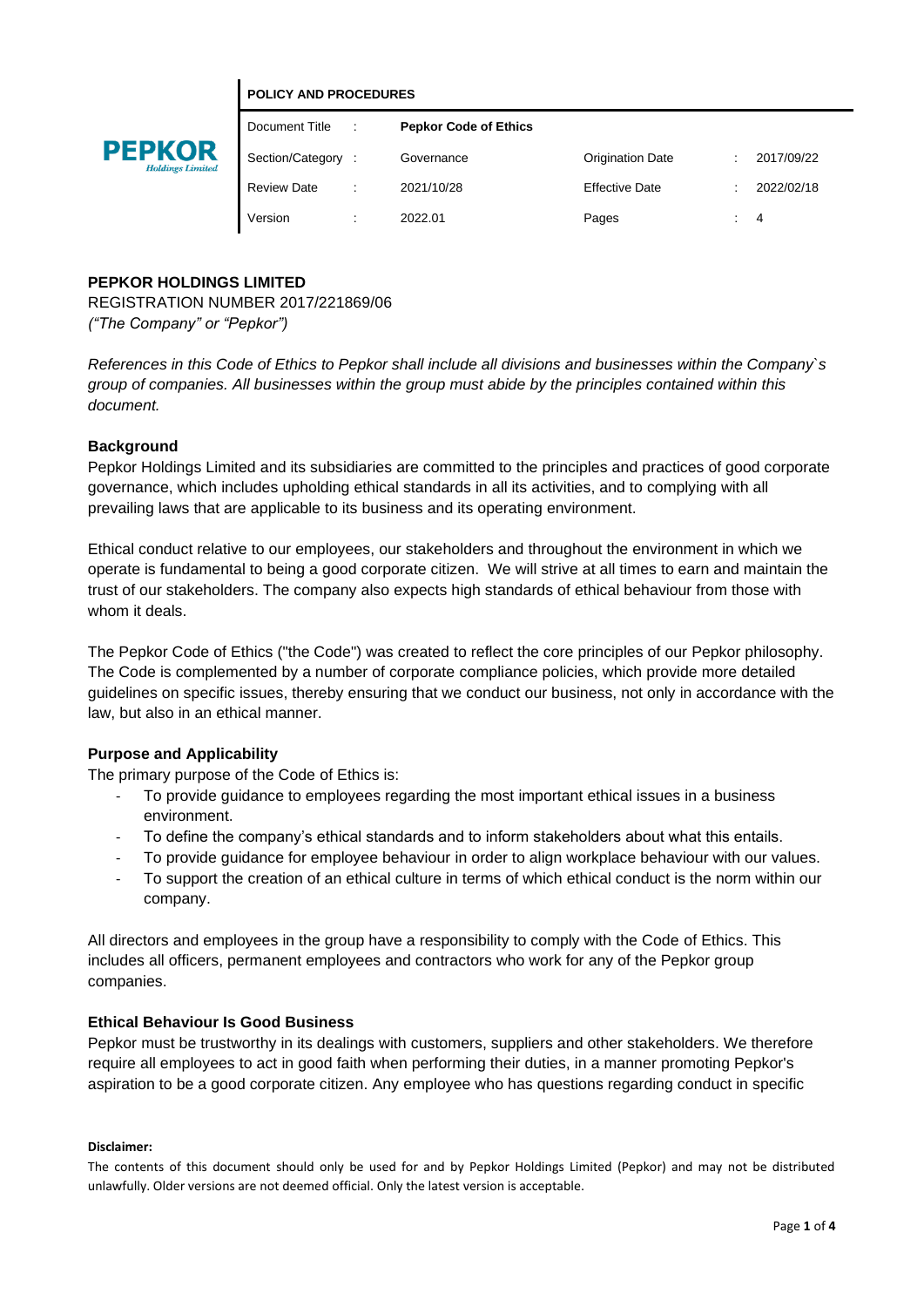situations should obtain guidance from his or her manager, the group company secretary or a member of the compliance team.

The Company will implement and monitor ethics training programmes for employees, respond to inquiries from any employee regarding appropriate business practices and investigate allegations of possible impropriety.

## **Conflicts of Interest**

All employees are expected to devote their time, attention and abilities to the performance of their duties during normal working hours. Therefore, our employees may not, without prior approval of Pepkor, engage in any practices or pursue any private activities that conflict in any way with Pepkor's interests as set out in the Pepkor Conflicts of Interest policy.

## **Acceptance of Gifts**

No employee may accept any gift, payment, favour, incentive or any other business courtesy that may influence his or her actions or Pepkor's actions with regard to a third party. Similarly, Pepkor employees may not make these kinds of gifts to third parties. Each business will develop its own detailed policy in this regard, subject to compliance with this Code of Ethics.

## **Bribes and Political Contributions**

Pepkor seeks to build and maintain relationships with suppliers that are mutually beneficial while adhering to high ethical standards in respect of contracts and engagement.

Pepkor and its employees shall therefore abstain from soliciting and offering bribes / kickbacks, or from accepting gifts or favours that could be construed as a bribe. Neither Pepkor, nor its employees, representatives and agents may make payments to government officials, government employees or political candidates or parties for the purpose of obtaining, retaining or directing business to any person.

No company or division in the group may express support to any political party and no contribution to any political party from a company in the group is permitted.

Each Pepkor business may develop its own detailed policy in accordance with its business needs in this regard, subject to compliance with this Code of Ethics and the Pepkor Anti-bribery and Corruption (ABC) policy.

## **Financial Transactions and Insider Trading**

The Company has adopted a policy regarding the disclosure and use of price sensitive inside information. This is set out in the Pepkor Insider Information and Insider Trading policy, which is available on the Pepkor website.

## **Record keeping**

Pepkor's books and records should reflect all business transactions in an accurate and timely manner. Employees who have the responsibility to entertain clients on behalf of Pepkor should take care to ensure that all expenses are reasonable, incurred in good faith and recorded accurately.

## **Competitors**

Pepkor believes in the principles of free competitive enterprise and strives to avoid anti-competitive conduct. Employees must comply with the competition laws that may be applicable to their activities and decisions and act fairly in this regard at all times. Each employee is responsible for bringing any circumstances with an anti-competitive implication to the attention of their line manager or legal department.

#### **Disclaimer:**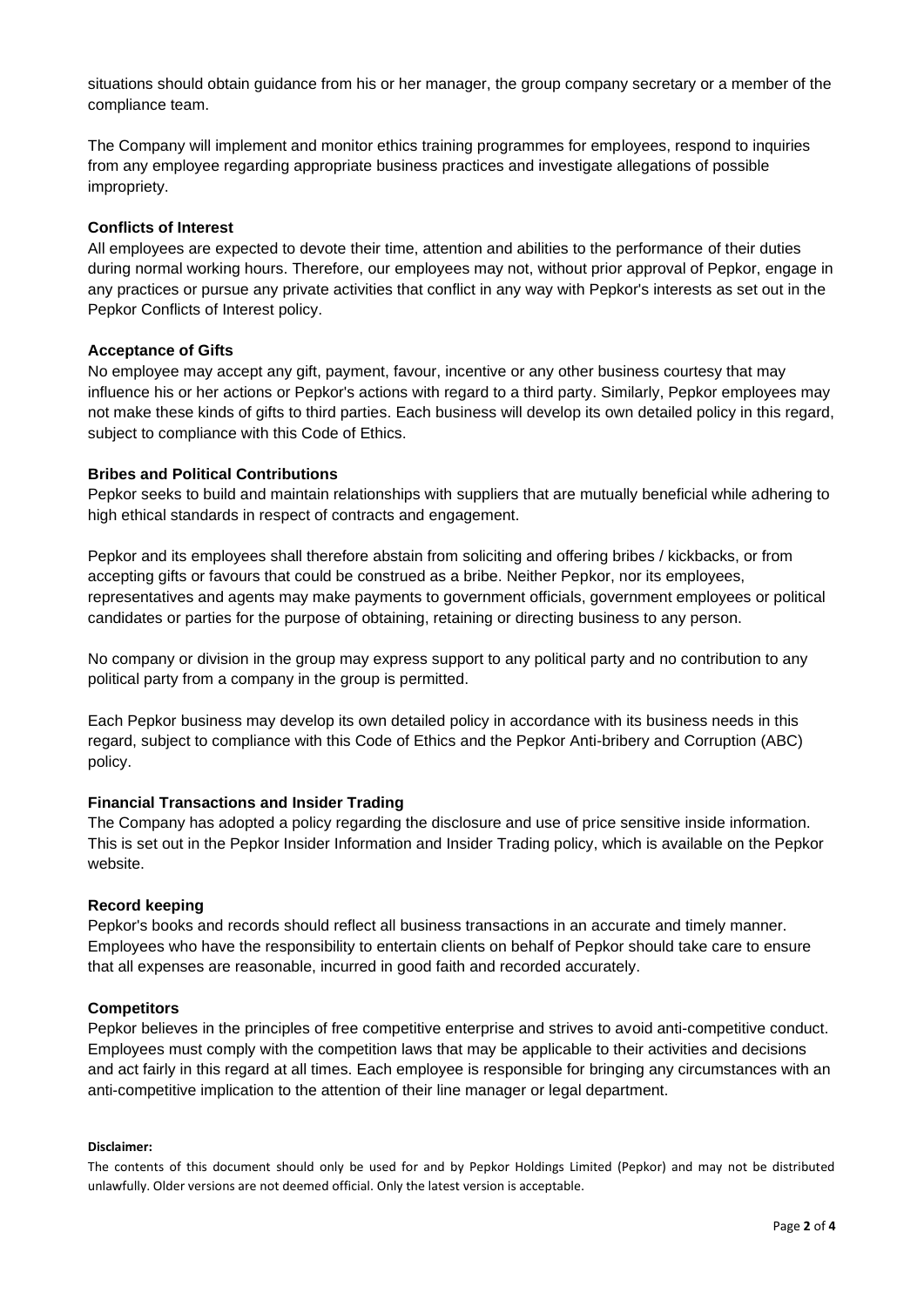# **Customers and Communities**

Pepkor commits to building sustainable relationships with its customers. We seek to uplift the communities in which we operate and employees are to treat our customers with respect. Procedures are in place to ensure that the personal information of our customers remain confidential.

## **Health, Safety and Environment**

Pepkor is committed to sound health, safety and environmental management practices and aims to meet or exceed applicable health and safety regulations wherever we operate.

We respect the environment and this informs the management of our business.

## **Intellectual Property and Confidentiality**

Any invention or creative work prepared by Pepkor employees relating to Pepkor's business or developed, using Pepkor's time, materials, information or facilities, is the property of Pepkor. Employees are responsible for protecting Pepkor's intellectual property and respecting the intellectual property rights of third parties.

All employees are required to maintain the confidentiality of information they obtain in the course of their employment with Pepkor.

## **Non-discrimination**

Pepkor's policy is to recruit, hire, promote and provide equal opportunities for all employees, with due consideration of such policies on gender and race diversity as may be adopted by the company from time to time. Pepkor expects all employees to support its policy of non-discrimination and to treat fellow employees with respect and consideration. Harassment or unequal treatment of other employees is not permitted.

## **Compliance with Laws**

Pepkor commits to ensuring that its activities are compliant with prevailing laws and regulations. We encourage employees and stakeholders to report non-compliant situations or issues that suggest noncompliance so that these can be rectified.

We respect the political and legal authorities in the territories in which we operate. We strive to maintain the highest levels of compliance, instill ethics in all areas of our business, and prevent fraud and corruption.

All employees are expected to abide by the laws of the state and country in which they operate, and to ensure that the area of activity for which they are responsible within Pepkor does likewise.

## **Reporting / Hotline Facility**

Candour is expected from employees at all levels at all times. Prompt reporting of any problems or breaches arising in the sensitive areas described above, or in any similar areas, can be made to any member of the legal department or to via respective operating company's whistleblowing channels (hotlines). Any employee of the group may use these hotlines to anonymously report possible problems or breaches of corporate policy or applicable law in their area of operation without fear of recrimination, provided that the employee reports in good faith and on a reasonable basis, believing that the information disclosed is substantially true.

Pepkor recognises that the anonymous reporting that offers protection for the honest reporter can create opportunities for false or malicious reporting. We undertake to maintain a responsible review system, which includes a process for verifying the facts, in order to protect people from false accusations.

Failure to report an alleged misconduct may, in certain instances, also amount to an offence.

# **Disclaimer:**